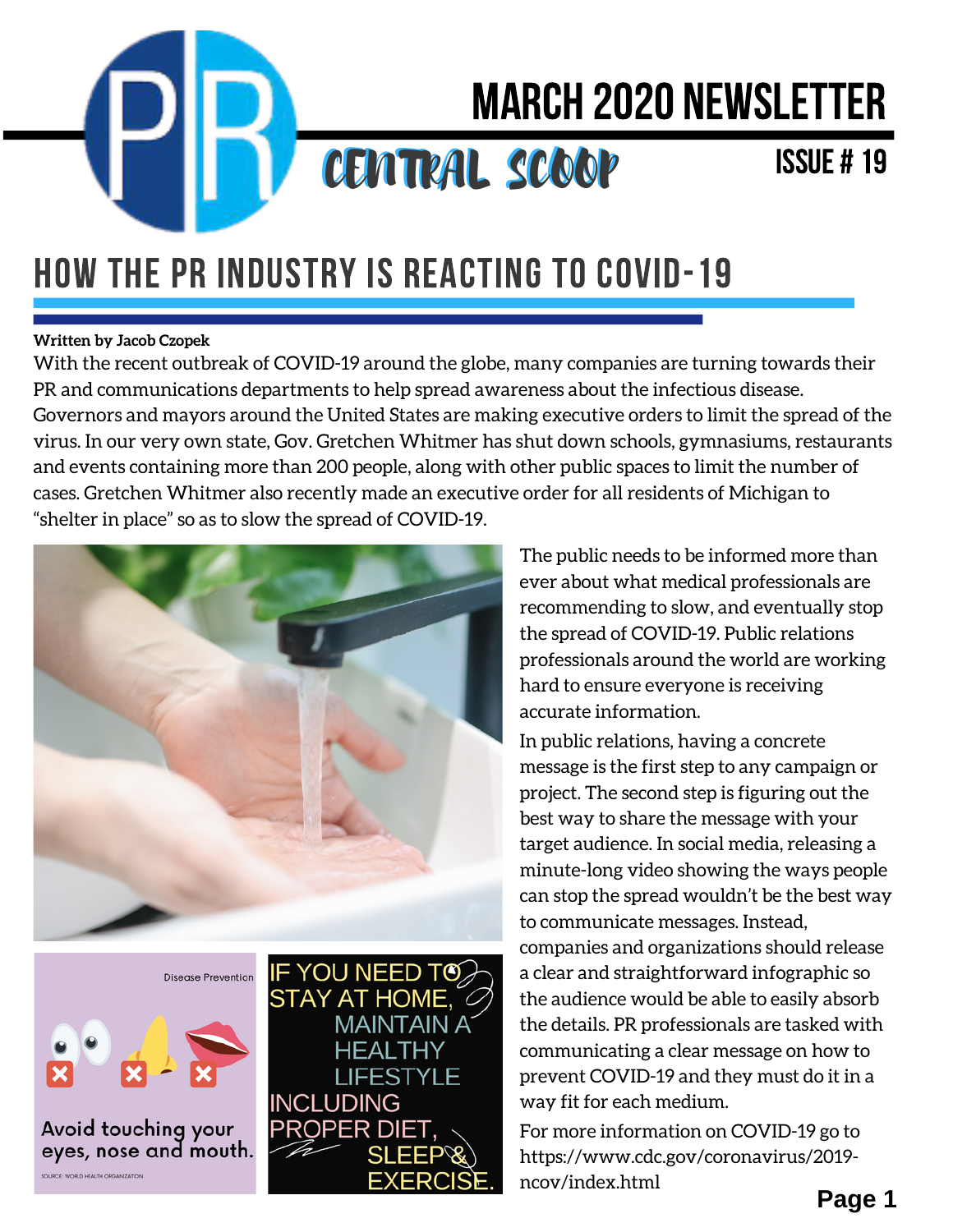

# March 2020 Newsletter

### CENTRAL SCOOP

#### Issue #19

#### GROUP SPOTLIGHT: BEST FOREVERS

**Written by Jacob Czopek**



In a recent article posted on Feed Spot, 25 industry experts have ranked the Best Forevers Podcast as the fourth best "Friendship Podcast" on the internet as of March 16, 2020. This is the second consecutive month Best Forevers Podcast has been on the "Top 15 List" for friendship podcasts.

The experts on Feed Spot rank YouTube channels, blogs and podcasts in different niche categories and update their lists by receiving new submissions every few weeks.The Best Forevers client group has been hard at work creating social media graphics, designing a website to hold all of the podcast's content and a "Galentine's Day" tabling event, all of which have helped increase awareness and engagement with the

Account Executive Kamryn Lowler along with strong team members Sara Strohschein, Madison Topolinski, Julia Szwarc and Moriah Anderson have all put in lots of hard work and dedication to their client this semester. This level of commitment is what sets PR Central apart from other student-run PR firms around the state. We are proud to have them as members!

## PR CENTRAL SURVEY RESULTS **Written by Jacob Czopek**

At the beginning of the month I sent out a simple survey at the beginning of a PR Central meeting asking one question -- What are of public relations are you interested in working in after graduation? Overall I received 32 responses and a range of answers that I had suspected.

- 14 people said they wanted to go into corporate PR
- 6 people said they wanted to go an agency
- 5 people wanted to work for a non-profit

- 7 people chose the "other" option and gave answers like sports PR, public affairs, and publicist.